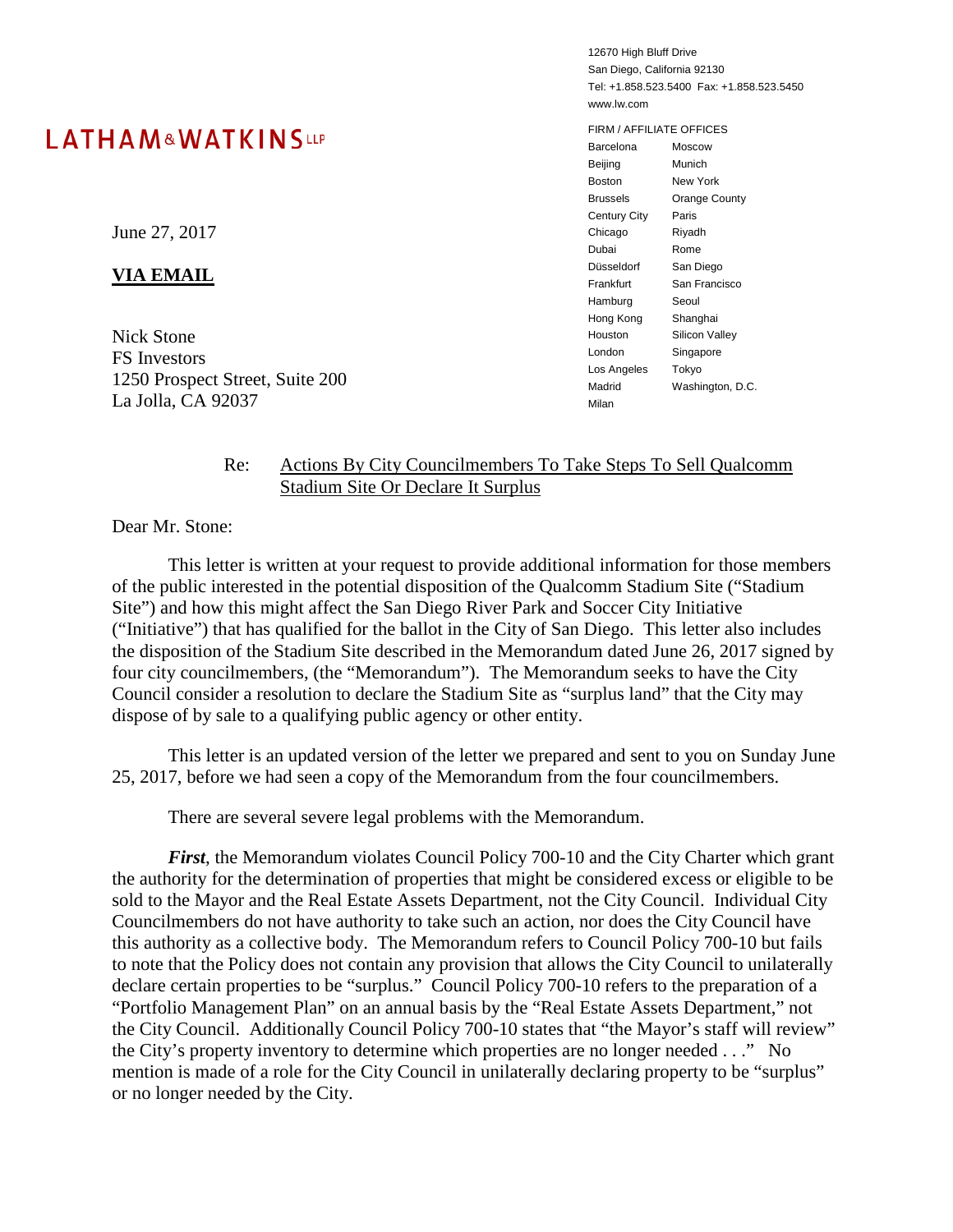**June 25, 2017 Page 2**

#### **LATHAM&WATKINSLP**

*Second*, the Memorandum contains content that reflects an improper and illegal use of City and public resources to campaign against the Initiative and attempt to block its effectiveness if adopted by the voters. The Memorandum is also an improper use of public resources to support competing proposals for use of the Stadium Site by San Diego State and/or developers interested in acquiring the Stadium Site who oppose the Initiative and seek its defeat. Because City Councilmembers individually or collectively do not have the legal authority to unilaterally dispose of City property, any actions by them using city resources to exhort the City to dispose of City property that is the subject of the Initiative would be campaigning against the Initiative, rather than a legitimate exercise of their existing legal authority.

As the March 21, 2017 Memorandum of the San Diego City Attorney stated on page 3: "It would be considered campaigning for City staff to provide input intended to make a voter initiative more or less appealing to voters or to use City resources to the advantage of the proponent." City Councilmembers are bound by the same limits as City staff. Likewise, it would be considered campaigning for City officials, such as City Councilmembers, to take actions to make a voter initiative, already qualified for the ballot, "less appealing to voters." *Id*. Additionally, it "would be considered campaigning to use City resources" "to the advantage" of Initiative *opponents*. *Id*. Certainly individual City Councilmembers have the right as individuals to speak out and campaign against the Initiative, including making personal statements that the City should dispose of the Stadium Site outside of the Initiative process. However, they cannot use City staff or City resources to make these personal campaign statements, such as the campaign statements made in the Memorandum. Use of city resources for campaign-related activities is prohibited by San Diego Municipal Code Section 27.3564(b). The statements made in the Memorandum do not fall within the exemption set forth in San Diego Municipal Code Section 27.3564(f) for use of City resources to provide "a fair and impartial presentation of relevant facts to aid the electorate in reaching an informed judgment regarding the bond issue or ballot measure."

Among other things, the statements in the Memorandum that "Mayor Faulconer has not followed this process" and that "exclusive negotiations" have occurred and that a the Mayor and FS Investors "have reached, in part, a tentative agreement" are not only false, but are also blatant campaign statements against the Initiative. The statement that the "Mayor has repeatedly stated that the City has no use for the Existing Stadium Site and the Murphy Canyon Leased Property" is also a false statement and is another campaign statement made against the Initiative. The statements in the Memorandum refer to uniquely defined terms from the text of the Initiative, such as "Existing Stadium Site" and "Murphy Canyon Leased Property." (See Initiative Section 61.2802 which defines those terms.)

*Third*, the combination of (1) the exercise of the City Council's discretion to postpone the vote on the Initiative for seventeen months, until November of 2018, and (2) the almost simultaneous action by individual members of the Council in the Memorandum to attempt to dispose of the property which is the subject of the Initiative prior to the scheduled date for the voters consideration of the Initiative, is a coordinated campaign plan which is an illegal frustration of the people's power of initiative established by the California Constitution, the City Charter, and the City's Municipal Code. While the City Council has limited discretion as to setting the date of the election for any qualifying initiative, such discretion cannot be exercised in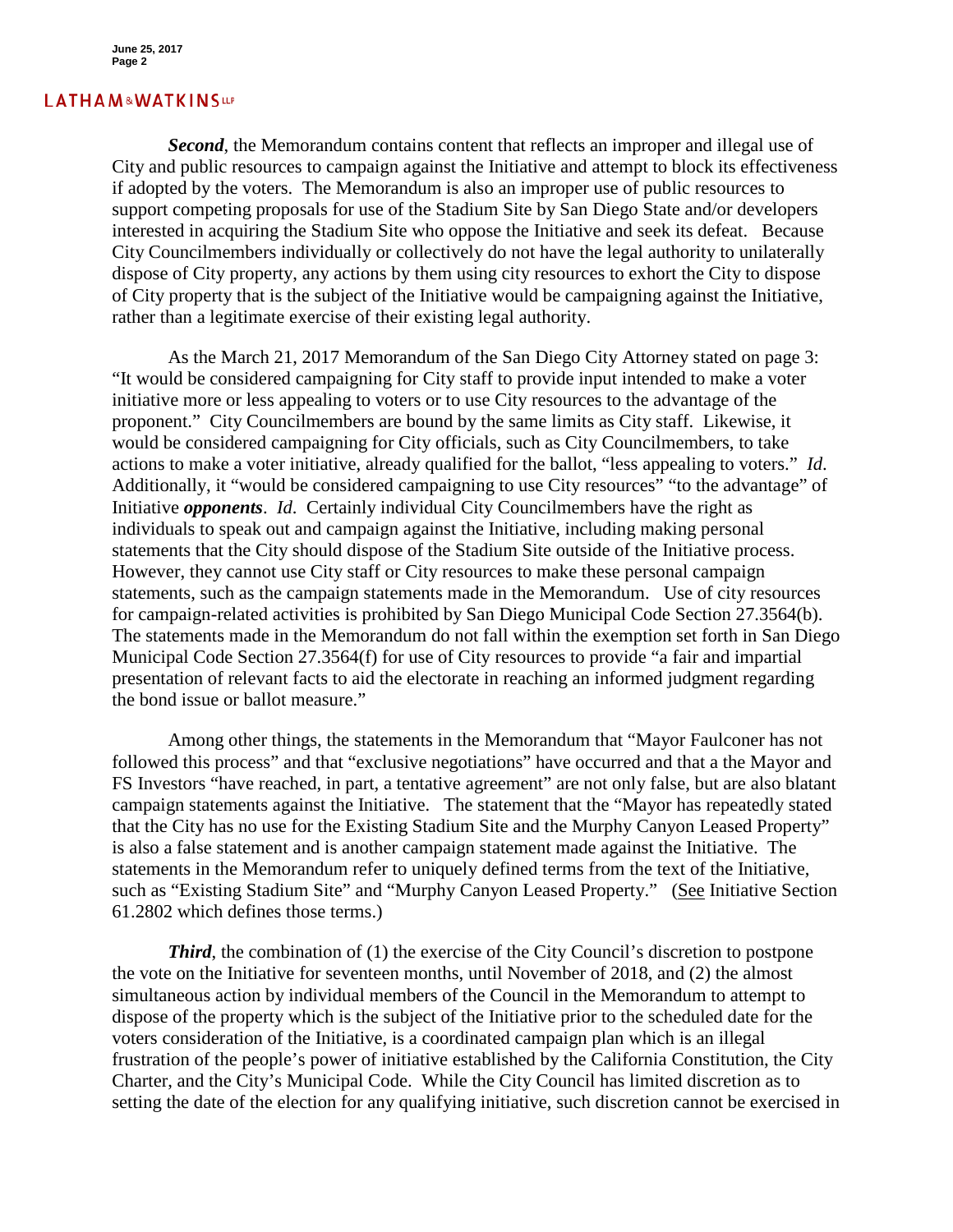## **LATHAM&WATKINSLP**

a manner designed to be a de facto veto by a hostile city council of the citizens' initiative rights. See, e.g., *Jeffrey v. Superior Court*, 102 Cal. App. 4<sup>th</sup> 1 (2002) (Court considers whether City Council can postpone an charter amendment initiative election to frustrate purpose of initiative, but ultimately determines that in the facts of the case before it "there is no risk of a de facto veto by a hostile city council" by the postponement of the election date by the City Council).

*Fourth*, the Memorandum is a first step in a plan to authorize the sale of the Stadium Site that violates Section 221 of the City Charter. Any sale of City land of 80 acres or more must be "first" "authorized by ordinance of the Council and ratified by the electors of the City of San Diego." Authorization for any sale must be obtained first before the City could consider whether the land is surplus or otherwise eligible for disposition by sale by the City as no longer needed for City use. *See* City Charter § 221. Stated differently, Charter Section 221 vests in the electorate the sole authority to determine whether any portion of City land over 80 acres is surplus or no longer needed for City use.

*Fifth*, this Memorandum, or any other discretionary action taken by the Council as part of a plan to dispose of the Stadium Site, such as an attempt to declare the site to be "surplus," would trigger the requirements of the California Environmental Quality Act ("CEQA"). Before taking any step in a plan to dispose of the Stadium Site, the City is also required to comply with CEQA and prepare an environmental impact report ("EIR") on the reasonably foreseeable development plans of any purchaser or lessor of the Stadium Site. *See e.g*., *The Flanders Foundation v. City of Carmel-By-The-Sea*, 202 Cal.App.4th 603 (2012) (City EIR for potential sale of City property required to consider development plans of potential purchasers who might acquire the property under the Surplus Land Act, including all reasonably foreseeable uses, before the City property can be sold). The only environmental analysis that the City has conducted in recent years for the Stadium Site was the environmental report for the potential reconstruction of Qualcomm Stadium, which was never certified and did not consider potential residential or other non-stadium uses for the remainder of the Stadium Site. Accordingly, a new environmental impact report must be prepared before proceeding with any attempted City Council sponsored plan to dispose of the Stadium Site.

*Sixth*, the Memorandum conflicts with the June 15, 2017 Opinion of the San Diego City Attorney, which stated:

> Because the Initiative requires that the City provide an option to sell up to 79.9 acres of property, some have stated that the Surplus Land Act requires the land to be offered to entities designated in Government Code sections 54220 through 54233 (e.g., for affordable housing) before it can be sold. This argument would likely fail because the City did not determine that the subject land was not necessary for the City's use. Also, Government Code section 54226 states that the Surplus Land Act shall not be interpreted to limit the power to sell property at fair market value, and no provision of the Surplus Land Act shall be applied if it conflicts with other statutory law (e.g., the citizens' initiative rights).